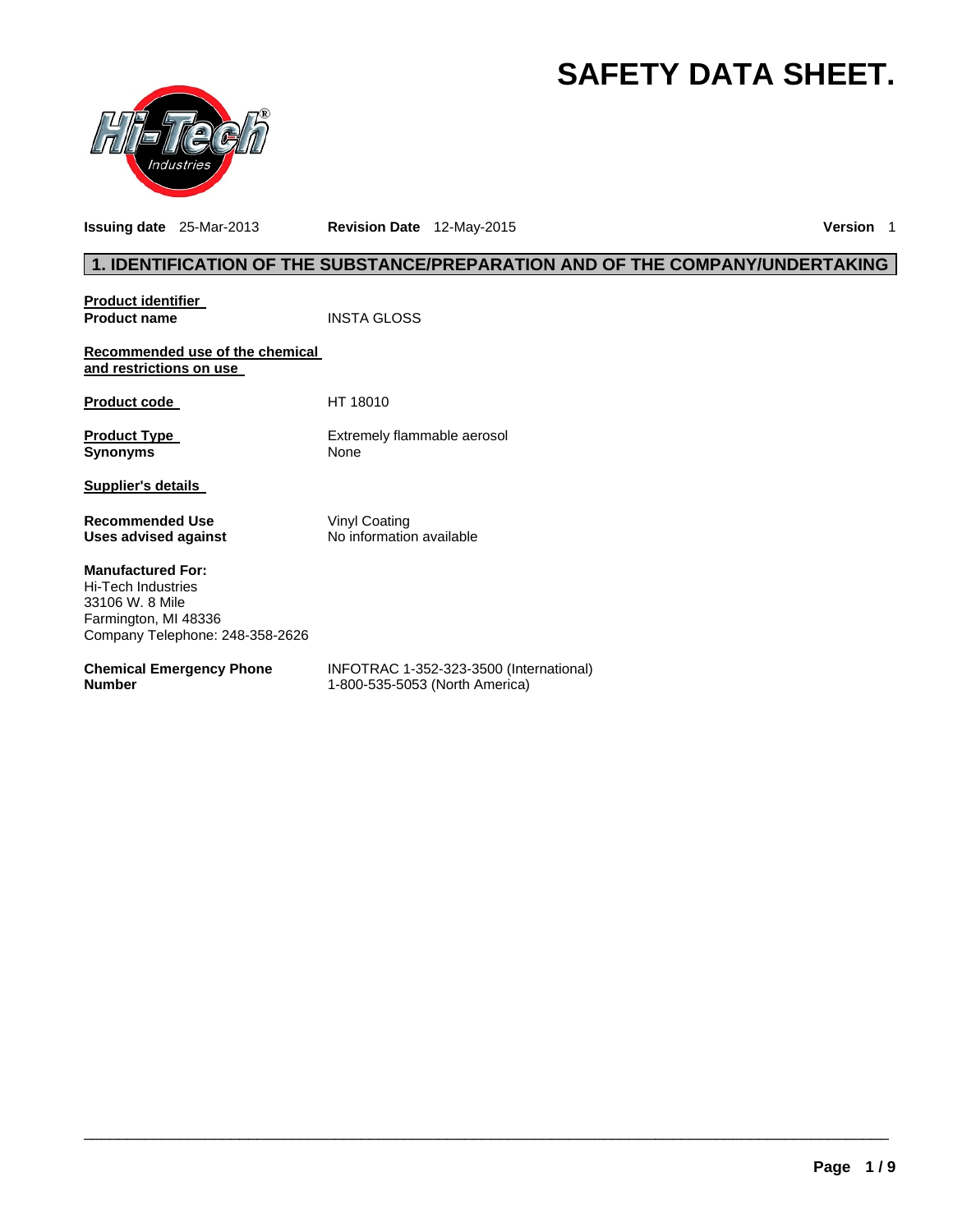#### $\Box$ **2. HAZARDS IDENTIFICATION**

#### **Classification**

| Skin corrosion/irritation                          | Category 2     |
|----------------------------------------------------|----------------|
| Serious eye damage/eye irritation                  | Category 2B    |
| Reproductive Toxicity                              | Category 2     |
| Specific target organ toxicity (single exposure)   | Category 3     |
| Specific target organ toxicity (repeated exposure) | Category 2     |
| Aspiration toxicity                                | Category 1     |
| Flammable aerosols                                 | Category 1     |
| Gases under pressure                               | Compressed Gas |

#### **GHS Label elements, including precautionary statements**

# **Emergency Overview**

# **DANGER Hazard Statements**  Causes skin irritation Causes eye irritation Suspected of damaging fertility or the unborn child May cause drowsiness or dizziness May cause damage to organs (Central Nervous System, Eyes, Peripheral Nervous System, Respiratory System, and Skin) through prolonged or repeated exposure. May be fatal if swallowed and enters airways Extremely flammable aerosol Contains gas under pressure; may explode if heated **Appearance** Clear **Physical state** Aerosol **Odor** Light Vanilla Scent Solvent

# **Precautionary Statements - Prevention**

Obtain special instructions before use Do not handle until all safety precautions have been read and understood Wear protective gloves/protective clothing/eye protection/face protection Wash face, hands and any exposed skin thoroughly after handling Do not breathe dust/fume/gas/mist/vapors/spray Use only outdoors or in a well-ventilated area Keep away from heat/sparks/open flames/hot surfaces. — No smoking Do not spray on an open flame or other ignition source Pressurized container: Do not pierce or burn, even after use

#### **Precautionary Statements - Response**

If exposed or concerned: Get medical advice/attention

Specific treatment (see first aid on this label)

IF IN EYES: Rinse cautiously with water for several minutes. Remove contact lenses, if present and easy to do. Continue rinsing. If eye irritation persists: Get medical advice/attention

 $\Box$ 

IF ON SKIN: Wash with plenty of soap and water.

Take off contaminated clothing and wash before reuse

If skin irritation occurs: Get medical advice/attention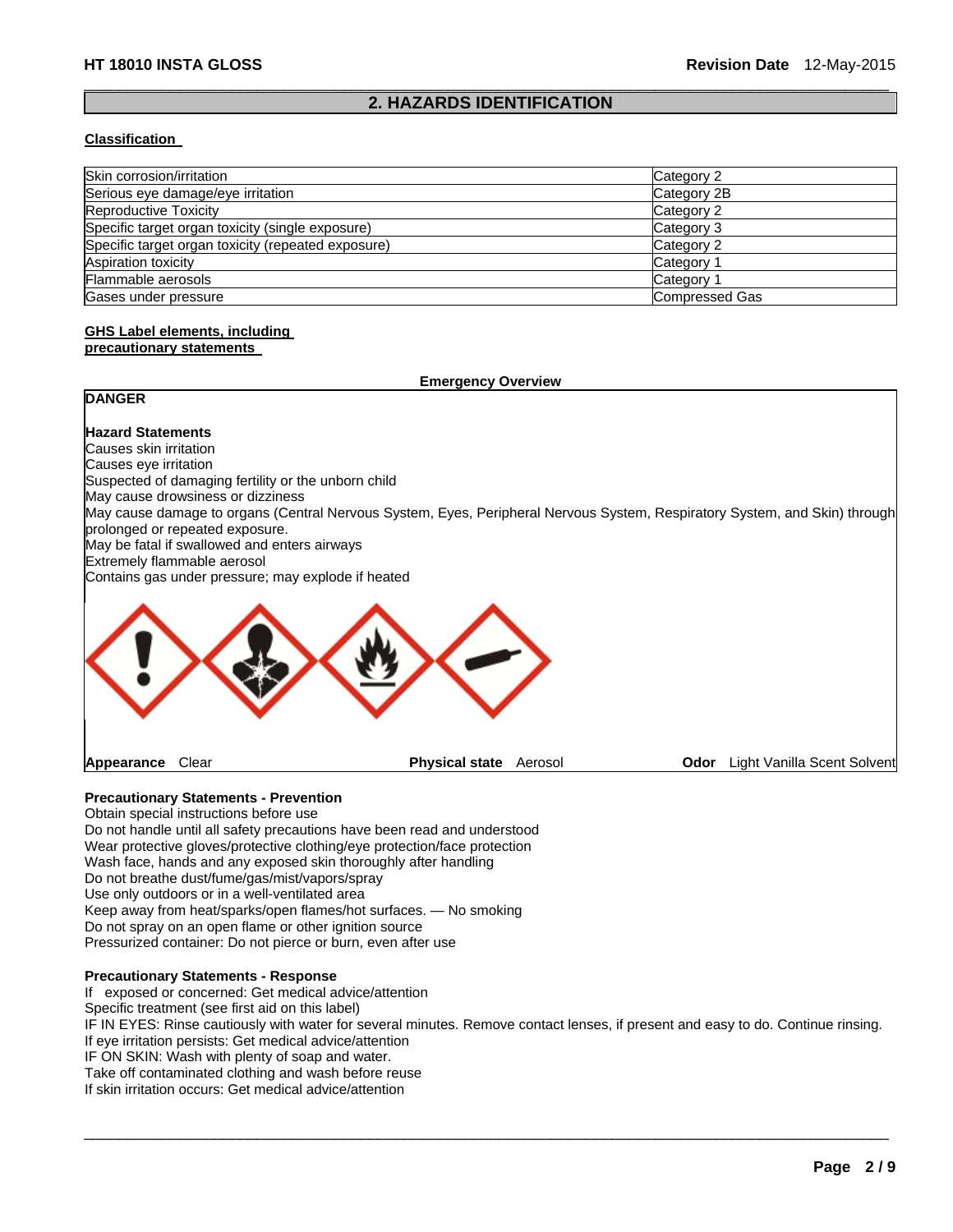IF INHALED: Remove person to fresh air and keep comfortable for breathing. Call a POISON CENTER or doctor/physician if you feel unwell IF SWALLOWED: Immediately call a POISON CENTER or doctor/physician Do NOT induce vomiting

#### **Precautionary Statements - Storage**

Store locked up Store in a well-ventilated place. Keep container tightly closed Protect from sunlight. Do not expose to temperatures exceeding 50 °C/122 °F

#### **Precautionary Statements - Disposal**

Dispose of contents/container to an approved waste disposal plant

#### **Hazards not otherwise classified (HNOC)**

None

#### **Other information**

• Toxic to aquatic life with long lasting effects

0.5207556% of the mixture consists of ingredient(s) of unknown toxicity

### **3. COMPOSITION/INFORMATION ON INGREDIENTS**

 $\Box$ 

CAS # 64742-49-0, COMMERCIAL HEXANES, MAY BE SUBSTITUTED FOR CAS #110-54-3.

| <b>Chemical Name</b>       | <b>CAS-No</b>    | Weight %* |
|----------------------------|------------------|-----------|
| PROPANE/ISOBUTANE/N-BUTANE | 476-86-8<br>684. | 50-60     |
| <b>HEXANE</b>              | 110-54-3         | 30-40     |

\*The exact percentage (concentration) of composition has been withheld as a trade secret.

## **4. FIRST AID MEASURES**

# **First aid measures for different exposure routes**

| Eye contact                                        | Rinse immediately with plenty of water, also under the eyelids, for at least 15 minutes. Keep<br>eye wide open while rinsing. If symptoms persist, call a physician.                              |
|----------------------------------------------------|---------------------------------------------------------------------------------------------------------------------------------------------------------------------------------------------------|
| <b>Skin contact</b>                                | Wash off immediately with soap and plenty of water while removing all contaminated<br>clothes and shoes. If skin irritation persists, call a physician.                                           |
| <b>Inhalation</b>                                  | Move to fresh air. If breathing is difficult, give oxygen. Artificial respiration and/or oxygen<br>may be necessary. If breathing has stopped, contact emergency medical services<br>immediately. |
| Ingestion                                          | Rinse mouth. Do NOT induce vomiting. Never give anything by mouth to an unconscious<br>person. Drink plenty of water. Call a physician or Poison Control Center immediately.                      |
| Most important symptoms/effects, acute and delayed |                                                                                                                                                                                                   |

**Main Symptoms** Irritating to skin. Causes eye irritation. Inhalation causing Central Nervous System effects. Ingestion causing lung damage.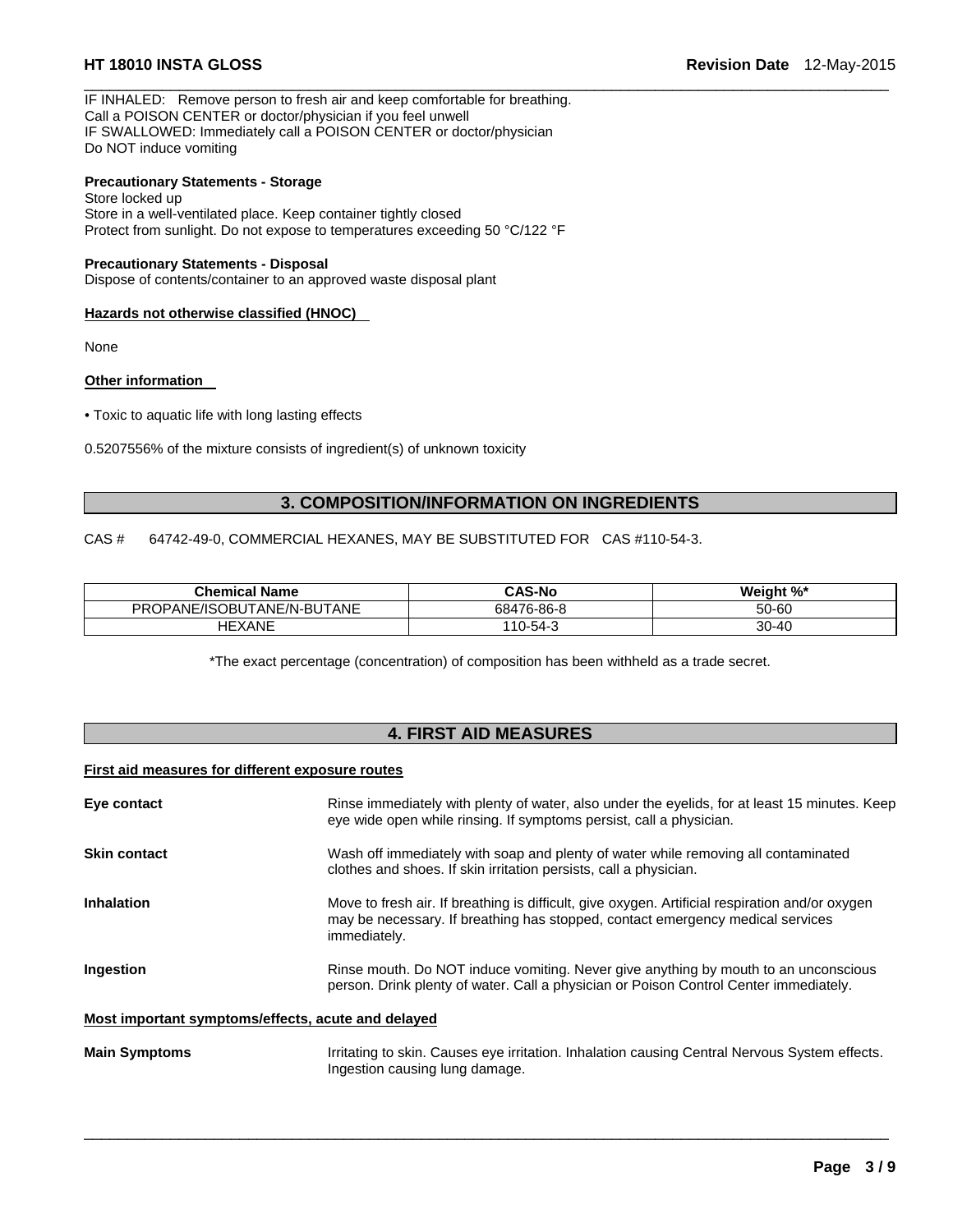#### **Indication of immediate medical attention and special treatment needed, if necessary**

**Notes to physician Treat symptomatically.** 

# **5. FIRE-FIGHTING MEASURES**

 $\Box$ 

#### **Suitable Extinguishing Media**

Water fog.Dry chemical. Carbon dioxide (CO2). Cool containers/tanks with water spray.

**Unsuitable Extinguishing Media** Keep away from heat and sources of ignition. Do not smoke. Cool containers / tanks with water spray.

#### **Specific hazards arising from the chemical**

Extremely flammable. Keep product and empty container away from heat and sources of ignition. Risk of ignition. In the event of fire and/or explosion do not breathe fumes. In the event of fire, cool tanks with water spray.

**Explosion Data Sensitivity to Mechanical Impact** none. **Sensitivity to Static Discharge** Yes.

#### **Protective Equipment and Precautions for Firefighters**

As in any fire, wear self-contained breathing apparatus pressure-demand, MSHA/NIOSH (approved or equivalent) and full protective gear.

### **6. ACCIDENTAL RELEASE MEASURES**

#### **Personal precautions, protective equipment and emergency procedures**

| <b>Personal precautions</b>                                  | Avoid contact with skin, eyes and clothing. Ensure adequate ventilation. Avoid dust<br>formation. Remove all sources of ignition. Keep people away from and upwind of spill/leak.                                                                               |  |
|--------------------------------------------------------------|-----------------------------------------------------------------------------------------------------------------------------------------------------------------------------------------------------------------------------------------------------------------|--|
| <b>Environmental precautions</b>                             |                                                                                                                                                                                                                                                                 |  |
| <b>Environmental precautions</b>                             | Beware of vapors accumulating to form explosive concentrations. Vapors can accumulate<br>in low areas. Prevent further leakage or spillage if safe to do so. Do not allow material to<br>contaminate ground water system. Prevent product from entering drains. |  |
| Methods and materials for containment and cleaning up        |                                                                                                                                                                                                                                                                 |  |
| <b>Methods for Containment</b>                               | Prevent further leakage or spillage if safe to do so. Absorb with earth, sand or other non-<br>combustible material and transfer to containers for later disposal.                                                                                              |  |
| Methods for cleaning up                                      | Pick up and transfer to properly labeled containers. Soak up with inert absorbent material.<br>Clean contaminated surface thoroughly. After cleaning, flush away traces with water.                                                                             |  |
|                                                              | 7. HANDLING AND STORAGE                                                                                                                                                                                                                                         |  |
| <b>Precautions for safe handling</b>                         |                                                                                                                                                                                                                                                                 |  |
| Advice on safe handling                                      | Avoid contact with eyes. Avoid breathing vapors or mists. Contents under pressure. Do not<br>puncture or incinerate cans. Do not stick pin or any other sharp object into opening on top<br>of can.                                                             |  |
| Conditions for safe storage, including any incompatibilities |                                                                                                                                                                                                                                                                 |  |
| <b>Technical measures/Storage</b><br>conditions              | Keep container tightly closed in a dry and well-ventilated place. Keep away from open<br>flames, hot surfaces and sources of ignition. Keep in properly labeled containers. Keep out<br>of the reach of children. Store locked up.                              |  |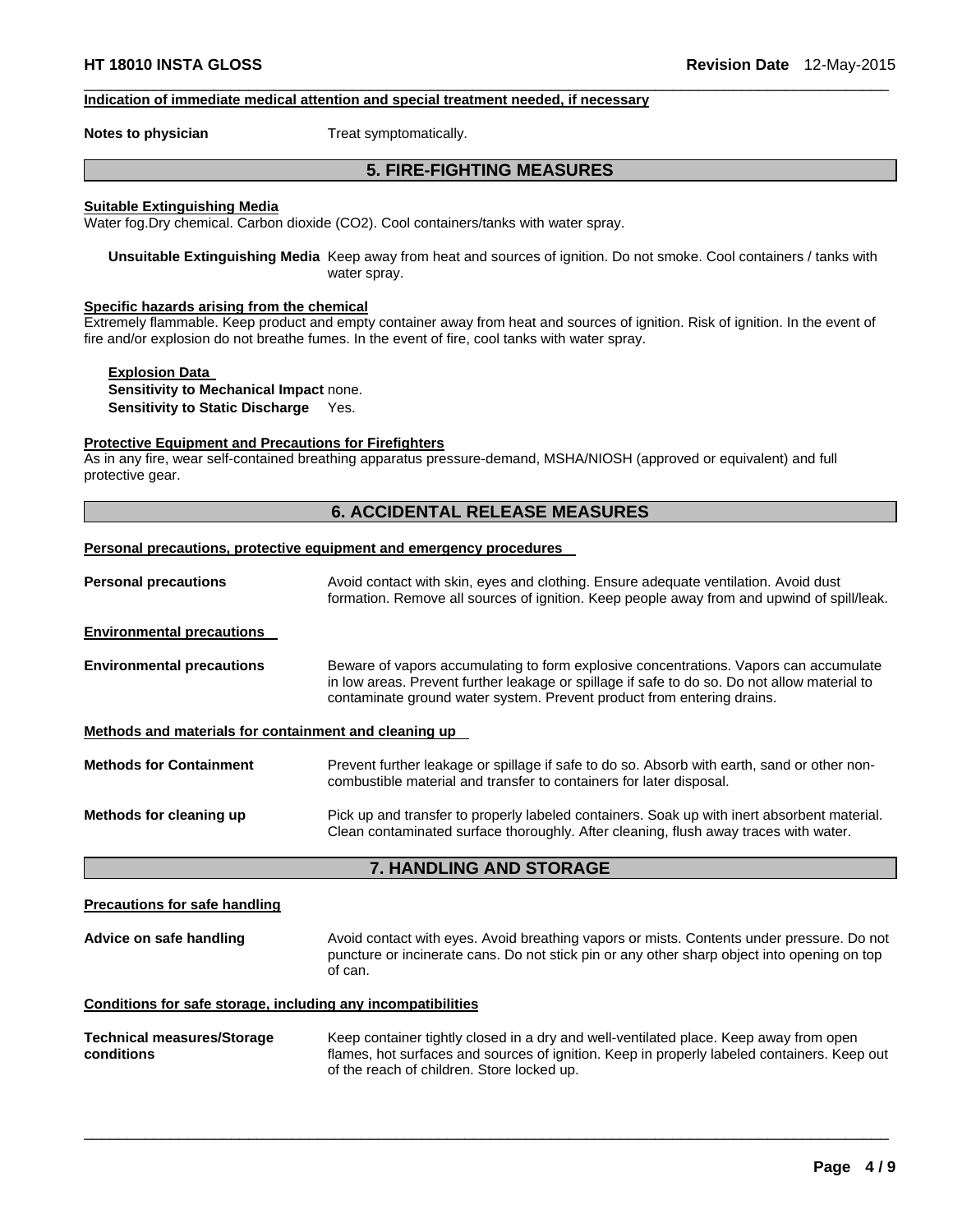**Incompatible products** Strong acids, alkalis, or oxidizing agents.

#### **Aerosol Level** 3

# **8. EXPOSURE CONTROLS/PERSONAL PROTECTION**

 $\Box$ 

#### **Control parameters**

#### **Exposure Guidelines** .

| <b>Chemical Name</b>       | <b>ACGIH TLV</b>                 | <b>OSHA PEL</b>                     | <b>NIOSH IDLH</b>           |
|----------------------------|----------------------------------|-------------------------------------|-----------------------------|
| PROPANE/ISOBUTANE/N-BUTANE | 74-98-6: TWA: 1000 ppm           | 74-98-6: TWA: 1000 ppm              | 74-98-6:IDLH: 2100 ppm      |
| 68476-86-8                 | 106-97-8: STEL: 1000 ppm         | TWA: 1800 mg/m <sup>3</sup>         | TWA: 1000 ppm               |
|                            | 75-28-5: STEL: 1000 ppm          | (vacated) TWA: 1000 ppm             | TWA: $1800 \text{ mg/m}^3$  |
|                            |                                  | (vacated) TWA: 1800 mg/m $3$        | 106-97-8: TWA: 800 ppm      |
|                            |                                  | 106-97-8: (vacated) TWA: 800        | TWA: 1900 mg/m <sup>3</sup> |
|                            |                                  | ppm                                 | 75-28-5: TWA: 800 ppm       |
|                            |                                  | (vacated) TWA: 1900 mg/m $3$        | TWA: 1900 mg/m <sup>3</sup> |
| <b>HEXANE</b>              | TWA: 50 ppm                      | TWA: 500 ppm                        | <b>IDLH: 1100 ppm</b>       |
| 110-54-3                   | Skin - potential significant     | TWA: 1800 mg/m <sup>3</sup>         | TWA: 50 ppm                 |
|                            | contribution to overall exposure | (vacated) TWA: 50 ppm               | TWA: 180 mg/m <sup>3</sup>  |
|                            | by the cutaneous route           | (vacated) TWA: $180 \text{ mg/m}^3$ |                             |

*ACGIH: (American Conference of Governmental Industrial Hygienists) OSHA: (Occupational Safety & Health Administration) NIOSH IDLH: Immediately Dangerous to Life or Health* 

**Other Exposure Guidelines** Vacated limits revoked by the Court of Appeals decision in AFL-CIO v. OSHA, 965 F.2d 962 (11th Cir., 1992).

#### **Exposure controls**

| <b>Engineering Measures</b> | Showers                                             |  |
|-----------------------------|-----------------------------------------------------|--|
|                             | Eyewash stations                                    |  |
|                             | $\mathbf{v}$ , we have the contract of $\mathbf{v}$ |  |

Ventilation systems.

#### **Individual protection measures, such as personal protective equipment**

| <b>Eye/Face Protection</b>    | Safety glasses with side-shields.                                                                                                                                                                                                                                                                                                |
|-------------------------------|----------------------------------------------------------------------------------------------------------------------------------------------------------------------------------------------------------------------------------------------------------------------------------------------------------------------------------|
| Skin and body protection      | Chemical resistant apron. Protective gloves.                                                                                                                                                                                                                                                                                     |
| <b>Respiratory protection</b> | If exposure limits are exceeded or irritation is experienced, NIOSH/MSHA approved<br>respiratory protection should be worn. Positive-pressure supplied air respirators may be<br>required for high airborne contaminant concentrations. Respiratory protection must be<br>provided in accordance with current local regulations. |
| <b>Hygiene measures</b>       | Handle in accordance with good industrial hygiene and safety practice.                                                                                                                                                                                                                                                           |

# **9. PHYSICAL AND CHEMICAL PROPERTIES**

#### **Physical and chemical properties**

| <b>Physical state</b><br>Appearance                                                                                | Aerosol<br>Clear                                                                                                               | Odor                                        | Light Vanilla Scent<br>Solvent |
|--------------------------------------------------------------------------------------------------------------------|--------------------------------------------------------------------------------------------------------------------------------|---------------------------------------------|--------------------------------|
| Color                                                                                                              | clear                                                                                                                          | <b>Odor Threshold</b>                       | No information available       |
| <b>Property</b><br>pH<br><b>Melting/freezing point</b><br><b>Boiling point/boiling range</b><br><b>Flash Point</b> | Values<br>No information available<br>No information available<br>No information available<br>$^{\circ}$ C<br>$-132$ °F<br>-91 | • Methods<br>Remarks<br>Based on propellant |                                |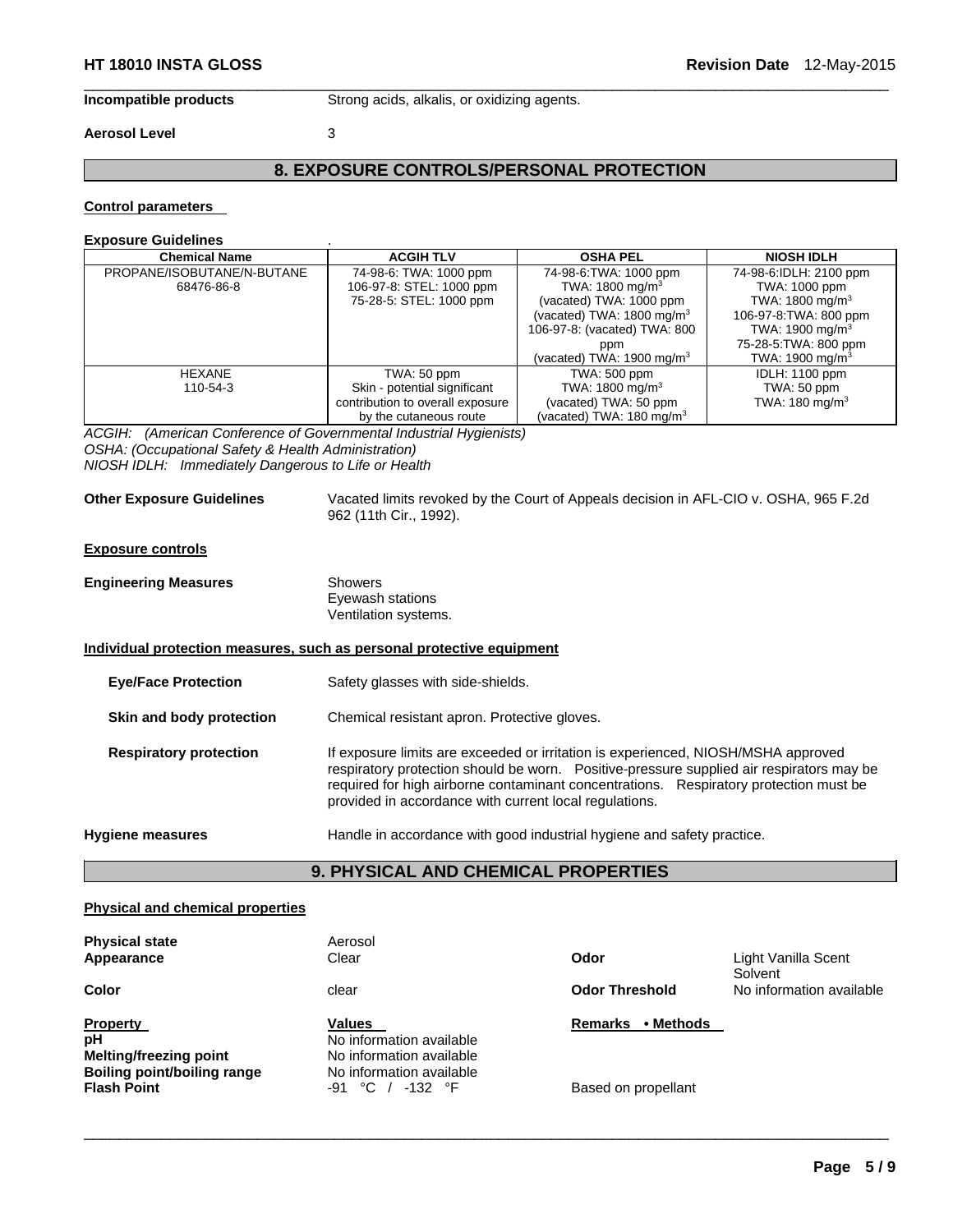| <b>Evaporation rate</b>                                               | No information available |                |  |
|-----------------------------------------------------------------------|--------------------------|----------------|--|
| Flammability (solid, gas)                                             | No information available |                |  |
| <b>Flammability Limits in Air</b>                                     |                          |                |  |
| upper flammability limit                                              | No information available |                |  |
| lower flammability limit                                              | No information available |                |  |
| Vapor pressure                                                        | No information available |                |  |
| Vapor density                                                         | No information available |                |  |
| <b>Specific Gravity</b>                                               | 0.650                    |                |  |
| <b>Water solubility</b>                                               | Practically insoluble    |                |  |
| <b>Partition coefficient: n-octanol/waterNo information available</b> |                          |                |  |
| <b>Autoignition temperature</b>                                       | No information available | Not applicable |  |
| <b>Decomposition temperature</b>                                      | No information available |                |  |
| <b>Viscosity</b>                                                      | No information available |                |  |
| <b>Explosive properties</b>                                           | No information available |                |  |

### **Other information**

**VOC Content(%)** 97.08

# **10. STABILITY AND REACTIVITY**

**Reactivity** 

No data available

#### **Chemical stability**

Stable under recommended storage conditions.

#### **Possibility of hazardous reactions**

None under normal processing.

#### **Conditions to Avoid**

Extremes of temperature and direct sunlight.

#### **Incompatible Materials**

Strong acids, alkalis, or oxidizing agents.

#### **Hazardous Decomposition Products**

None known based on information supplied.

# **11. TOXICOLOGICAL INFORMATION**

#### **Information on likely routes of exposure**

#### **Product Information**

| <b>Inhalation</b>            | Vapors may irritate throat and respiratory system. May cause drownsiness and dizziness<br>based on components. May cause irritation of respiratory tract. Avoid breathing vapors or<br>mists. |
|------------------------------|-----------------------------------------------------------------------------------------------------------------------------------------------------------------------------------------------|
| Eye contact                  | Irritating to eyes. Avoid contact with eyes.                                                                                                                                                  |
| <b>Skin contact</b>          | Irritating to skin. Repeated exposure may cause skin dryness or cracking. Prolonged skin<br>contact may defat the skin and produce dermatitis. Avoid contact with skin.                       |
| Ingestion                    | May be harmful or fatal if swallowed. Aspiration into the lungs during swallowing may<br>cause serious lung damage which may be fatal.                                                        |
| <b>Component Information</b> |                                                                                                                                                                                               |

| <b>Chemical</b><br>Name | Oral<br>∟D50<br>___ | D50<br>Dermal | $- - -$<br>nhalation |
|-------------------------|---------------------|---------------|----------------------|
|                         |                     |               |                      |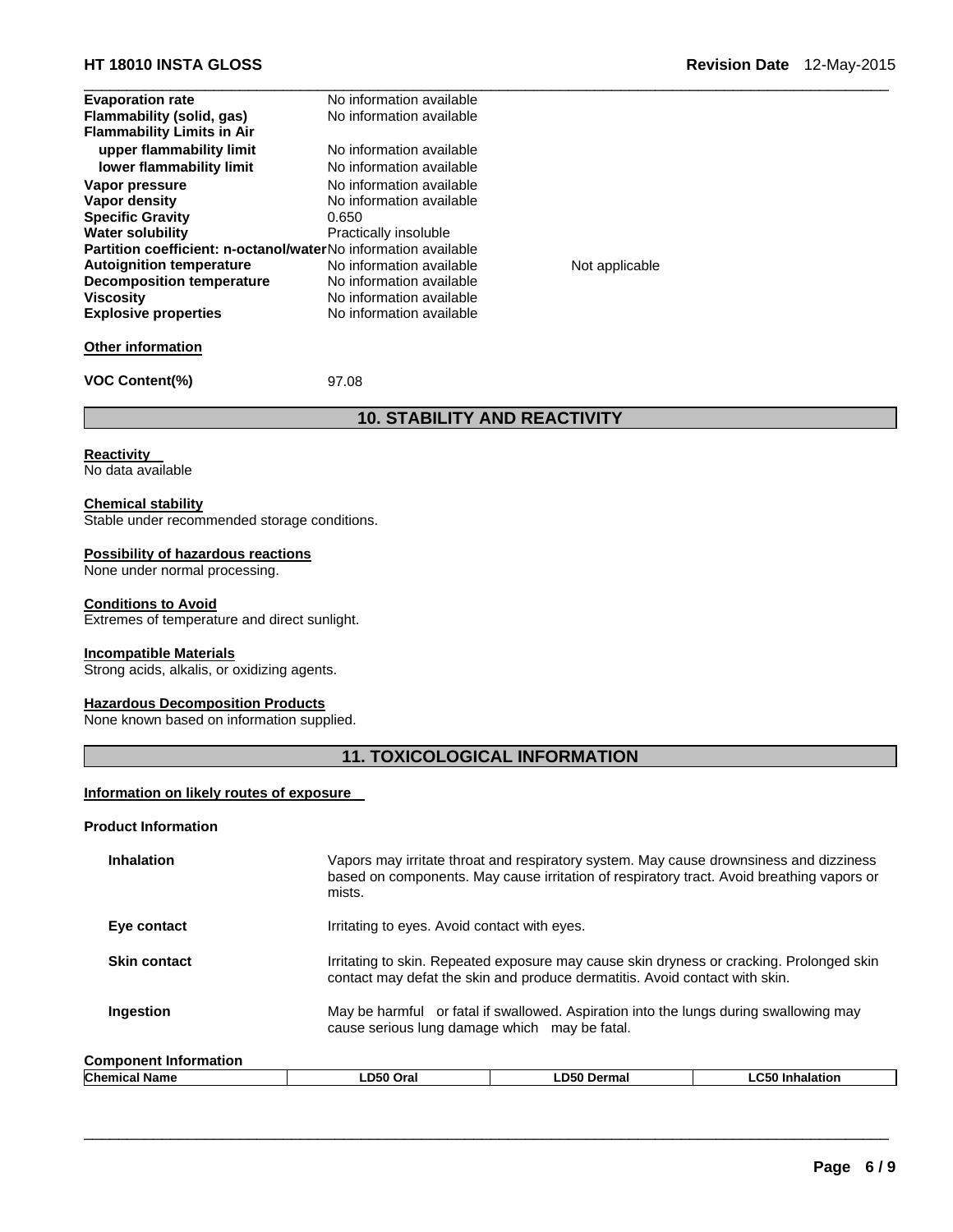| <b>HEXANE</b> | Rabbit<br>= 3000 mg/kg | $= 48000$ ppm<br>$(Rat)$ 4 h |
|---------------|------------------------|------------------------------|
| 110-54-3      |                        |                              |

#### **Information on toxicological effects**

**Symptoms** Symptoms of overexposure may be headache, tiredness, nausea, and vomiting. Harmful in contact with skin. Causes irritation to eyes Causes drowsiness and dizziness. Aspiration into the lungs during swallowing may cause serious lung damage which may be fatal.

### **Delayed and immediate effects as well as chronic effects from short and long-term exposure**

| <b>Skin corrosion/irritation</b>                     | Irritating to skin.                                                                                |
|------------------------------------------------------|----------------------------------------------------------------------------------------------------|
| Eye damage/irritation                                | Irritating to eyes.                                                                                |
| <b>Irritation</b>                                    | Irritating to eyes, respiratory system and skin.                                                   |
| <b>Sensitization</b>                                 | None known.                                                                                        |
| <b>Germ Cell Mutagenicity</b>                        | None known.                                                                                        |
| Carcinogenicity                                      | There are no known carcinogenic chemicals in this product.                                         |
| <b>Reproductive toxicity</b>                         | Product is or contains a chemical which is a known or suspected reproductive hazard.               |
| Specific target organ systemic                       | May cause respiratory irritation. May cause drowsiness and dizziness.                              |
| toxicity (single exposure)                           |                                                                                                    |
| Specific target organ systemic                       | May cause damage to organs through prolonged or repeated exposure.                                 |
| toxicity (repeated exposure)                         |                                                                                                    |
| <b>Target Organ Effects</b>                          | Central nervous system, Eyes, Peripheral Nervous System (PNS), Respiratory system,<br>Skin.        |
| <b>Neurological effects</b>                          | Intentional misuse by deliberately concentrating and inhaling contents may be harmful or<br>fatal. |
| <b>Aspiration hazard</b>                             | May be fatal if swallowed and enters airways.                                                      |
| Numerical measures of toxicity - Product Information |                                                                                                    |
| <b>University Assists Taxistics</b>                  | $\Omega$ EQOZEE COL of the pointing equator of in excellent(a) of unlinearing to violet            |

**Unknown Acute Toxicity** 0.5207556% of the mixture consists of ingredient(s) of unknown toxicity **The following values 3.1 of the GHS document** .

| l ne following values are calculated based on chap |             |
|----------------------------------------------------|-------------|
| <b>ATEmix (oral)</b>                               | 5005 mg/kg  |
| <b>ATEmix (dermal)</b>                             | 8098 mg/kg  |
| <b>ATEmix (inhalation-vapor)</b>                   | 129571 mg/l |

# **12. ECOLOGICAL INFORMATION**

#### **Ecotoxicity**

| <b>Chemical Name</b> | <b>Toxicity to algae</b> | <b>Toxicity to fish</b> | Toxicity to<br>microorganisms | Toxicity to daphnia and<br>lother aquatic invertebrates |
|----------------------|--------------------------|-------------------------|-------------------------------|---------------------------------------------------------|
| <b>HEXANE</b>        |                          | 2.1 - 2.98 mg/L LC50    |                               |                                                         |
| 110-54-3             |                          | Pimephales promelas 96h |                               |                                                         |
|                      |                          | flow-through            |                               |                                                         |

### **Persistence and degradability**

No information available.

#### **Bioaccumulation**

No information available.

| <b>Chemical Name</b>       | log Pow |
|----------------------------|---------|
| PROPANE/ISOBUTANE/N-BUTANE | ۷.٥     |
| 68476-86-8                 |         |

#### **Other adverse effects** No information available

# **13. DISPOSAL CONSIDERATIONS**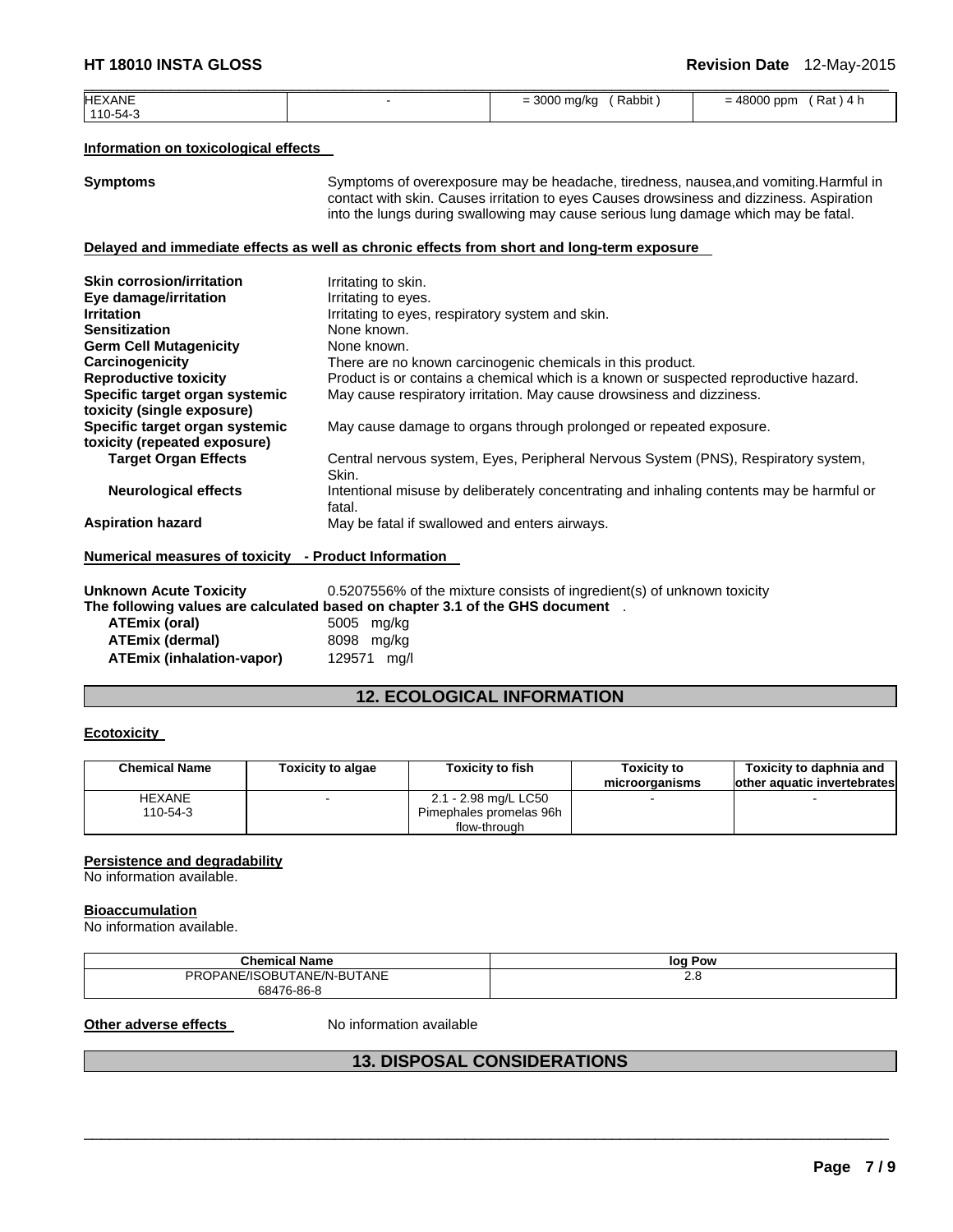| <b>Waste treatment</b>        |                                                                                                       |
|-------------------------------|-------------------------------------------------------------------------------------------------------|
| <b>Waste Disposal Methods</b> | This material, as supplied, is a hazardous waste according to federal regulations (40 CFR<br>$261$ ). |
| Contaminated packaging        | Do not re-use empty containers.                                                                       |

 $\Box$ 

# **14. TRANSPORT INFORMATION**

**CONSUMER COMMODITY ORM-D** or LIMITED QUANTITY

| IATA | UN1950. AEROSOLS. FLAMMABLE. 2.1. LTD. QTY. |
|------|---------------------------------------------|
| IMDG | UN1950, AEROSOLS, FLAMMABLE, 2.1, LTD. QTY. |

# **15. REGULATORY INFORMATION**

# **International Inventories**

| <b>Chemical Name</b>                  | <b>TSCA</b> | <b>DSL/NDSL EINECS/ELI</b><br><b>NCS</b> | <b>ENCS</b> | <b>IECSC</b> | <b>KECL</b> | <b>PICCS</b> | <b>AICS</b> |
|---------------------------------------|-------------|------------------------------------------|-------------|--------------|-------------|--------------|-------------|
| <b>PROPANE/ISOBUTAN</b><br>E/N-BUTANE |             |                                          | Not listed  |              |             |              |             |
| <b>HEXANE</b>                         |             |                                          |             |              |             |              |             |

**Legend: TSCA** - United States Toxic Substances Control Act Section 8(b) Inventory **DSL/NDSL** - Canadian Domestic Substances List/Non-Domestic Substances List **EINECS/ELINCS** - European Inventory of Existing Commercial Chemical Substances/EU List of Notified Chemical Substances **ENCS** - Japan Existing and New Chemical Substances **CHINA** - China Inventory of Existing Chemical Substances **KECL** - Korean Existing and Evaluated Chemical Substances **PICCS** - Philippines Inventory of Chemicals and Chemical Substances **AICS** - Australian Inventory of Chemical Substances

# **U.S. Federal Regulations**

# **SARA 313**

Section 313 of Title III of the Superfund Amendments and Reauthorization Act of 1986 (SARA). This product contains a chemical or chemicals which are subject to the reporting requirements of the Act and Title 40 of the Code of Federal Regulations, Part 372:

| <b>Chemical Name</b>                  | <b>CAS-No</b> | Weight %* | SARA 313 - Threshold<br>Values % |
|---------------------------------------|---------------|-----------|----------------------------------|
| <b>HEXANE - 110-54-3</b>              | 110-54-3      | $30 - 40$ | L.O                              |
| <b>SARA 311/312 Hazard Categories</b> |               |           |                                  |
| <b>Acute Health Hazard</b>            | Yes           |           |                                  |
| <b>Chronic Health Hazard</b>          | Yes           |           |                                  |
| <b>Fire Hazard</b>                    | Yes           |           |                                  |
| Sudden Release of Pressure Hazard     | Yes           |           |                                  |